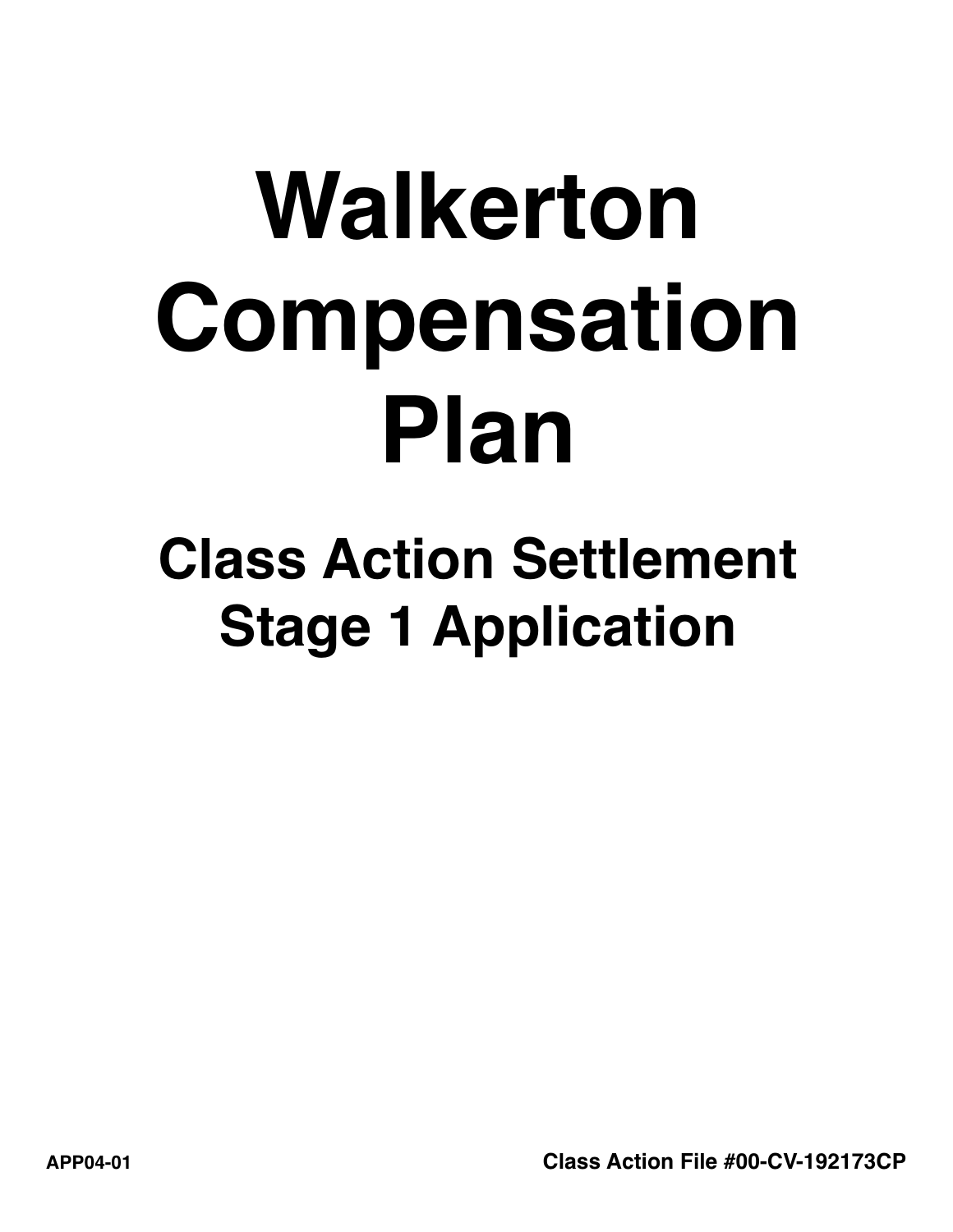### **Walkerton Compensation Plan Class Action Settlement General Instructions**

This Application Forms Package contains:

- 1. The Walkerton Compensation Plan outlining the available compensation;
- 2. The Walkerton Compensation Plan General Instructions explaining the claims process;
- 3. Stage 1 Application for Compensation;
- 4. Consent for the Release of Medical Information Forms;
- 5. Health Practitioner's Information Form; and
- 6. a self-addressed return envelope.

#### **1. What is the Walkerton Compensation Plan Class Action Settlement?**

The Walkerton Compensation Plan Class Action Settlement is a Court approved settlement of the class action certified with respect to the contamination of the water supply in the former Town of Walkerton during the period April 1, 2000 and December 5, 2000. The Plan as amended and approved by the Court will provide compensation for persons who qualify. The administration of the Plan is being supervised by the Court.

#### **2. Who qualifies under the Walkerton Compensation Plan?**

You may qualify under the Plan if:

• you were ordinarily resident in the former Town of Walkerton and consumed or used water delivered by the Walkerton P.U.C. at any time in the period April 1, 2000 to December 5, 2000;

• although not ordinarily resident in the former Town of Walkerton, you became ill (or died) as a result of consuming or using water delivered by the Walkerton P.U.C. at any time in the period April 1, 2000 to June 27, 2000;

• you were infected with gastroenteritis or a similar type of illness by exposure to a person described in either paragraph above;

• you are the spouse or same sex partner, child, grandchild, parent, grandparent or sibling of a person described in any of the paragraphs above; or

• although not described in any of the paragraphs above, you suffered a loss of any nature or kind relating to or arising directly or indirectly from the contamination of the water delivered by the Walkerton P.U.C. in the period April 1, 2000 to December 5, 2000.

#### **3. What types of compensation are available to me under the Walkerton Compensation Plan?**

If you qualify under the Plan, you may apply for financial compensation for any injury or loss arising from the contamination of the water supplied by the Walkerton P.U.C. in the former Town of Walkerton during the period described above. Damages will be assessed in accordance with the principles of Ontario law and with the terms and conditions of the Plan.

#### **4. How do I claim under the Walkerton Compensation Plan?**

To commence a claim under the Plan, complete the enclosed Stage 1 Application. Return the completed Application with a copy of the documents and other Forms that apply to your claim. You may return the completed Application Forms Package personally or by return mail to: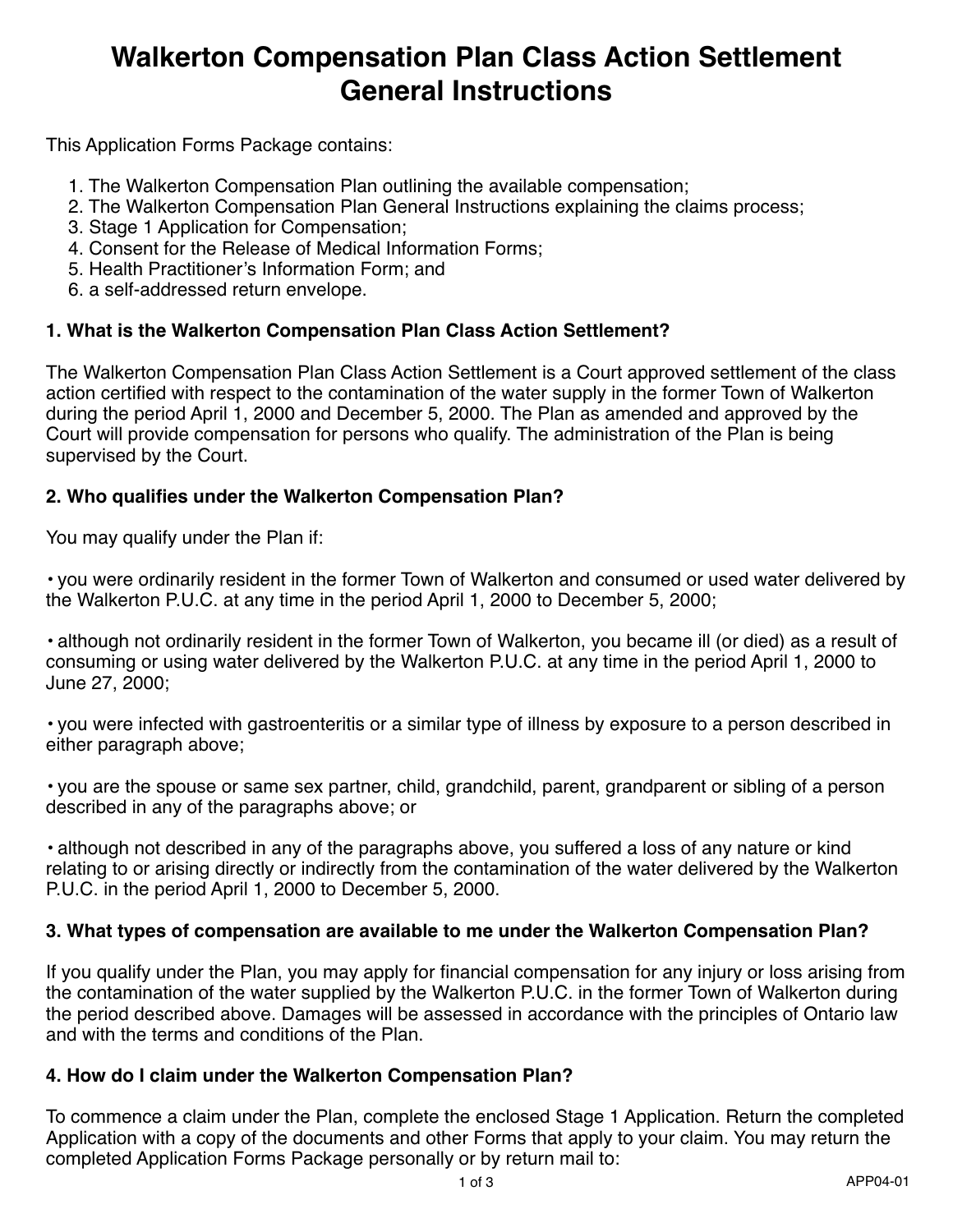Walkerton Compensation Plan c/o Crawford Adjusters Canada 106 Colborne St. N PO Box 1587 Walkerton, Ontario N0G 2V0.

#### **5. How does the Walkerton Compensation Plan work?**

Each person who wishes to claim under the Plan must do so by completing and returning a Stage 1 Application before **January 2, 2002**. This Application will begin the process. Whether or not you are in the category of class members entitled to the \$2,000 minimum payment, your Stage 1 Application will register you in the Plan.

When your Stage 1 Application is received an acknowledgement letter will be sent to you. Your Stage 1 Application will undergo preliminary assessment to evaluate whether you qualify for the \$2,000 minimum payment described in Section 3.2.3(2) of the Plan. Payment amounts up to \$2,000 for qualified applicants will be processed and cheques issued at this time.

Once an evaluation of your Stage 1 Application has been completed a Stage 2 Application will be sent to you. You may complete and submit the Stage 2 Application for full assessment of your claim. The Stage 2 Application will address in detail the particulars of your individual injuries or losses.

#### **6. Who should complete the Stage 1 Application and what documentation is required?**

#### **A separate Stage 1 Application must be completed for each person applying for compensation.**

An applicant, who was ordinarily resident in the former Town of Walkerton at any time between April 1, 2000 and December 5, 2000, should provide a copy of his or her driver's license or other proof of residency relating to that time period.

An applicant, who was not ordinarily resident in the former Town of Walkerton but who consumed or used water delivered by the Walkerton P.U.C. at any time in the period April 1, 2000 and June 27, 2000 and became ill or died as a result, should provide any documentary evidence there is, of his or her presence in Walkerton during that time.

It is understood that not everyone who was ill received medical attention. However, to expedite the review process, persons who answered yes in Section B, question 2 or 3 of the application who did receive medical attention should provide any supporting medical documentation in their possession. If you do not have your medical records you may i) obtain them yourself, ii) sign the Consent for Release of Medical Information Form included in this package or iii) have your treating physician complete the Health Practitioner's Information Form provided and return the appropriate documentation with this Application.

#### **A qualified person must act on behalf of an applicant who is a minor, an incapable person or an estate. Persons who would generally qualify to act include the following:**

•The parents, a custodial parent or a Litigation Guardian are qualified to act on behalf of an applicant who is a minor. A birth certificate of the minor is required in each case. Both parents should sign the Application on behalf of their minor child who is resident with them. In other cases, a copy of a Custody Order, Separation Agreement, or the Court Appointment of a Litigation Guardian, as applicable, should be provided with the completed Application.

•A Guardian of Property, an Attorney for Property under a Continuing Power of Attorney or a Litigation Guardian is qualified to act on behalf of the applicant who is an incapable person. A copy of the Court Order, Certificate of Guardianship, or Continuing Power of Attorney should be provided with the completed Application.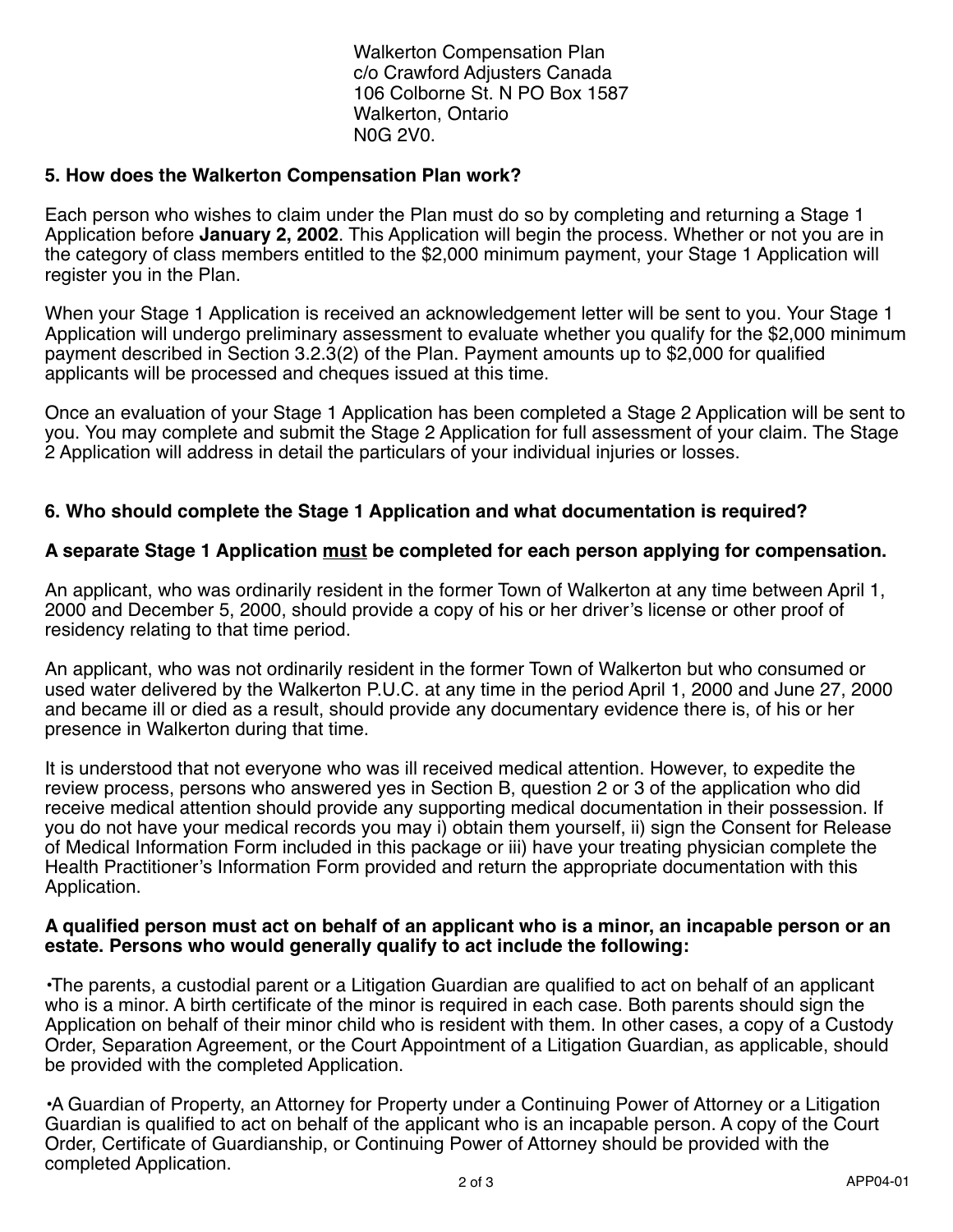•An estate trustee or a Litigation Administrator is qualified to act on behalf of a person who has died. A copy of the Will or Codicil containing the appointment, the Certificate of Appointment or the Court Order should be provided with the completed Application.

If you are unsure about your situation contact the Walkerton Compensation Claims Centre.

Information contained in or required by the application process will be collected and used by the Court appointed Administrator. This may include records held by the Ontario Support Centre (Emergency Business Support), Brockton Response Centre, The Ontario Clean Water Agency or the previous "Walkerton Compensation Plan" as it pertains to benefits that have been received through these programs.

#### **7. Legal Representation or Independent Legal Advice**

Applicants may be represented by a lawyer in the claims process. Applicants not represented by a lawyer are encouraged to seek independent legal advice. You are free to use a lawyer of your choice. The Plan will pay, in accordance with guidelines to be established by the Court, the reasonable fees and disbursements for representation by a lawyer or for independent legal advice for persons who qualify under the Plan.

#### **8. What if I don't want to participate in the Walkerton Compensation Plan Class Action Settlement?**

You must opt-out of the Walkerton Compensation Plan Class Action Settlement, by sending a written election by May 1, 2001 to:

> Neal Pallett & Townsend LLP. 289 Dufferin Avenue London, Ontario N6B 1Z1 Attention: Walkerton Class Action

in the case of a minor a copy must also be sent to:

The Office of the Children's Lawyer 14th floor 393 University Avenue Toronto, Ontario M5G 1W9 Attention: Walkerton Class Action

in the case of an incapable person a copy must also be sent to:

The Office of the Public Guardian and Trustee 800 - 595 Bay Street Toronto, Ontario M5G 2M6 Attention: Walkerton Class Action

#### **9. What if I need help?**

If you have any general inquiries or require further assistance please call the Walkerton Compensation Plan Claim Centre, c/o Crawford Adjusters Canada at (519) 881-4343 or toll-free 1-866-876-3974.

#### **10. Note to Reader**

3 of 3 APP04-01 This overview was developed to assist in providing you with a general understanding of the Plan and the claims process. However, the Plan, in all its detail is provided with this package for your review. In the event the provisions of the Plan conflict with this overview, the provisions of the Plan shall prevail.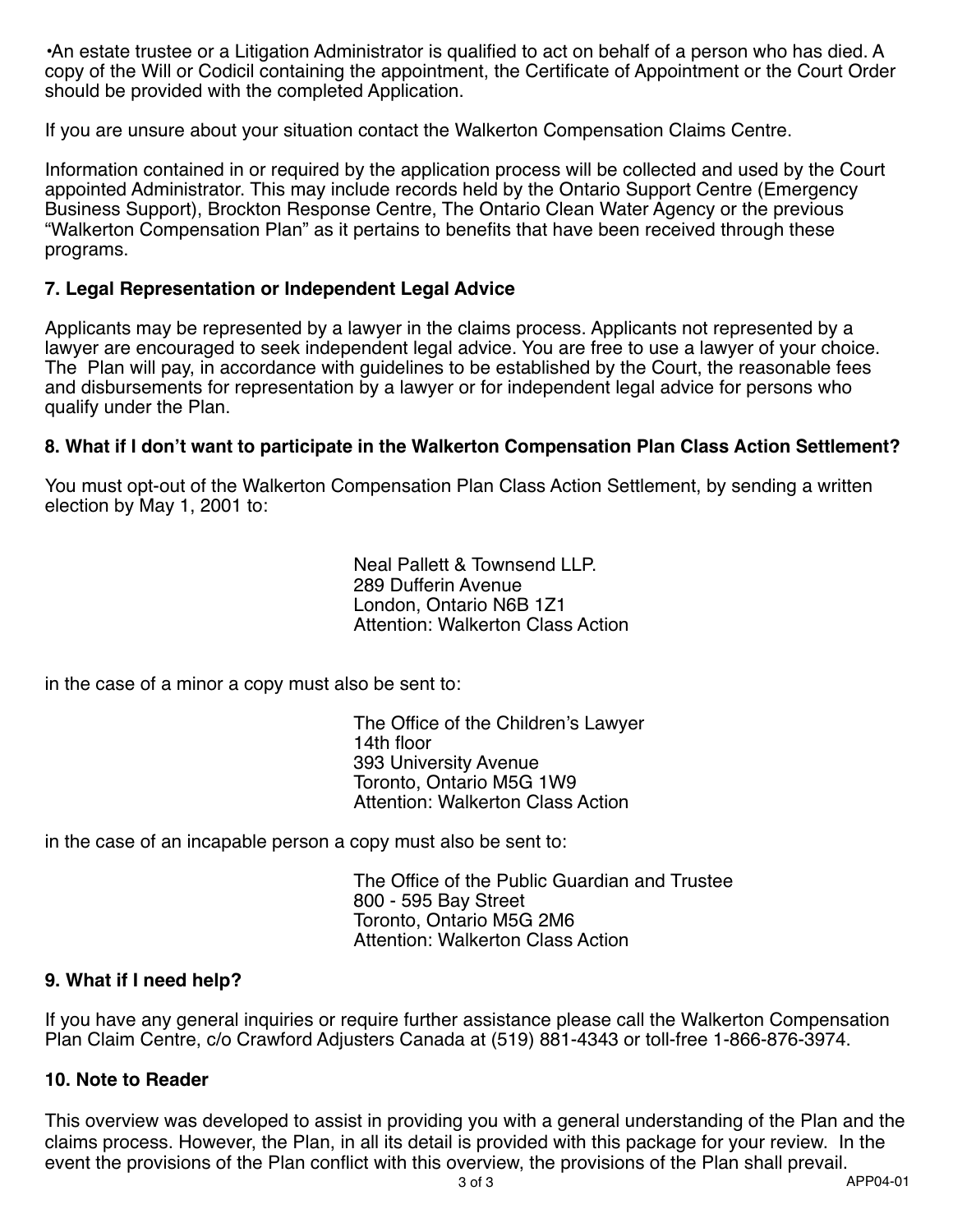## **Walkerton Compensation Plan**

#### **Class Action Settlement Application - Stage 1**

Please refer to item #6 of the General Instructions. If you are the applicant complete the Applicant Identification section. If you are applying on behalf of an applicant who is an estate, a minor or an incapable person please complete both the Applicant Identification and the Representative Identification sections.

#### **Section A - Applicant Identification**

| File# $\qquad$                                                                                                                                                 |  |  |  |  |
|----------------------------------------------------------------------------------------------------------------------------------------------------------------|--|--|--|--|
| For Office Use Only                                                                                                                                            |  |  |  |  |
|                                                                                                                                                                |  |  |  |  |
|                                                                                                                                                                |  |  |  |  |
| Address(es) between April 1, 2000 to December 5, 2000, if different from above.                                                                                |  |  |  |  |
|                                                                                                                                                                |  |  |  |  |
|                                                                                                                                                                |  |  |  |  |
| Birth Date: Year________Month____Day_____   Date of Death (if applicable): Year_______Month____Day____                                                         |  |  |  |  |
|                                                                                                                                                                |  |  |  |  |
|                                                                                                                                                                |  |  |  |  |
| What is the best time to reach you:                                                                                                                            |  |  |  |  |
| <b>Language Spoken</b>                                                                                                                                         |  |  |  |  |
| Time of day $\sqrt{2}$ am $\Box$ pm                                                                                                                            |  |  |  |  |
|                                                                                                                                                                |  |  |  |  |
|                                                                                                                                                                |  |  |  |  |
|                                                                                                                                                                |  |  |  |  |
| This section is to be completed only by a person qualified to act on behalf of an applicant who is an estate, a                                                |  |  |  |  |
| minor or an incapable person. See item #6 of the General Instructions to determine who is qualified to act.<br>I am applying on behalf of an applicant who is: |  |  |  |  |
| $\Box$ A minor                                                                                                                                                 |  |  |  |  |
| $\Box$ An incapable person                                                                                                                                     |  |  |  |  |
| $\Box$ An estate                                                                                                                                               |  |  |  |  |
| What is the best time to reach you:                                                                                                                            |  |  |  |  |
| Day(s) of the week __________________                                                                                                                          |  |  |  |  |
| Time of day $\Box$ am $\Box$ pm                                                                                                                                |  |  |  |  |
|                                                                                                                                                                |  |  |  |  |
| This section is to be completed only if a lawyer is representing the applicant.                                                                                |  |  |  |  |
|                                                                                                                                                                |  |  |  |  |
|                                                                                                                                                                |  |  |  |  |
|                                                                                                                                                                |  |  |  |  |
| Please include proof of qualification to act. Refer to item #6 of the General Instructions and Section C of this Application.                                  |  |  |  |  |
|                                                                                                                                                                |  |  |  |  |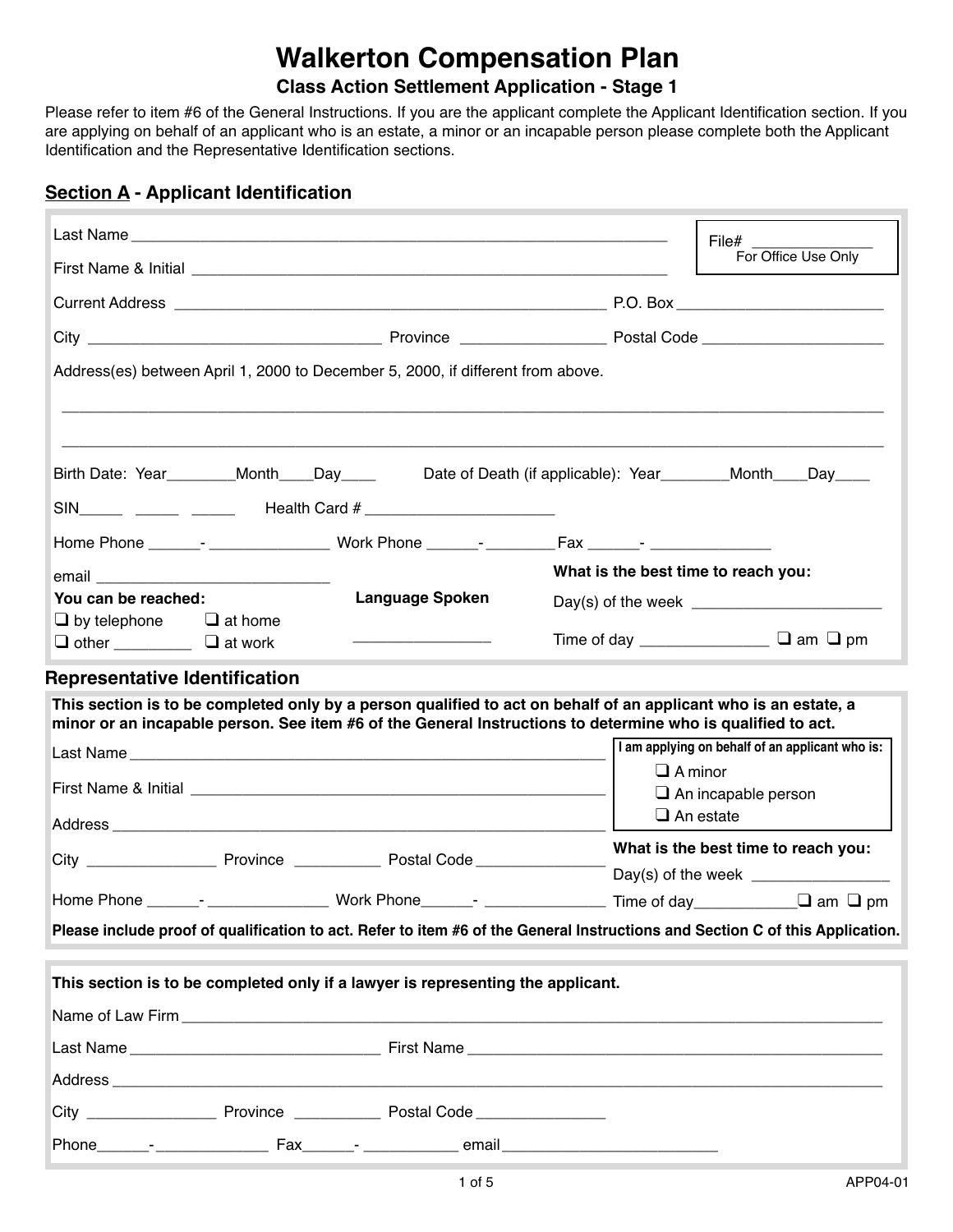#### **Section B Applicant Information - Complete the following section about the applicant.**

| Applicant information - Complete the following section <u>about the applicant.</u>                                                                                                              |
|-------------------------------------------------------------------------------------------------------------------------------------------------------------------------------------------------|
| <b>Question 1</b>                                                                                                                                                                               |
| Were you ordinarily resident in the former Town Of Walkerton at any time between April 1, 2000 and December 5, 2000?<br>Yes $\Box$ No $\Box$                                                    |
| If so, for what period? From: __________________ To: ______________                                                                                                                             |
| If so, did you consume or use water delivered by the Walkerton P.U.C. at any time between April 1, 2000 and December 5, 2000?                                                                   |
| Yes $\square$ No $\square$                                                                                                                                                                      |
| If you answered yes to Question 1 please proceed to Section C.                                                                                                                                  |
| Please include proof of residency during the period described above. Refer to item #6 of the General Instructions<br>and Section C of this Application.                                         |
| <b>Question 2</b>                                                                                                                                                                               |
| If you were not a resident of the former Town of Walkerton did you consume or use water delivered by the Walkerton P.U.C.                                                                       |
| at any time between April 1, 2000 and June 27, 2000?                                                                                                                                            |
| Yes $\square$ No $\square$                                                                                                                                                                      |
|                                                                                                                                                                                                 |
| Did you become ill as a result of consuming or using water delivered by the Walkerton P.U.C. in that time?                                                                                      |
| Yes $\square$ No $\square$                                                                                                                                                                      |
| Please describe the purpose of your attendance in Walkerton between the period of April 1, 2000 and June 27, 2000                                                                               |
| Please identify where you consumed or used the water during the time you were in Walkerton.                                                                                                     |
| How many times did you consume or use the water during the time you were in Walkerton? ______________________                                                                                   |
|                                                                                                                                                                                                 |
|                                                                                                                                                                                                 |
|                                                                                                                                                                                                 |
|                                                                                                                                                                                                 |
|                                                                                                                                                                                                 |
| Were you admitted? Yes $\Box$ No $\Box$                                                                                                                                                         |
|                                                                                                                                                                                                 |
| If you answered yes to Question 2 please proceed to Section C.<br>Please include supporting medical documentation. Refer to item # 6 of General Instructions and Section C of this Application. |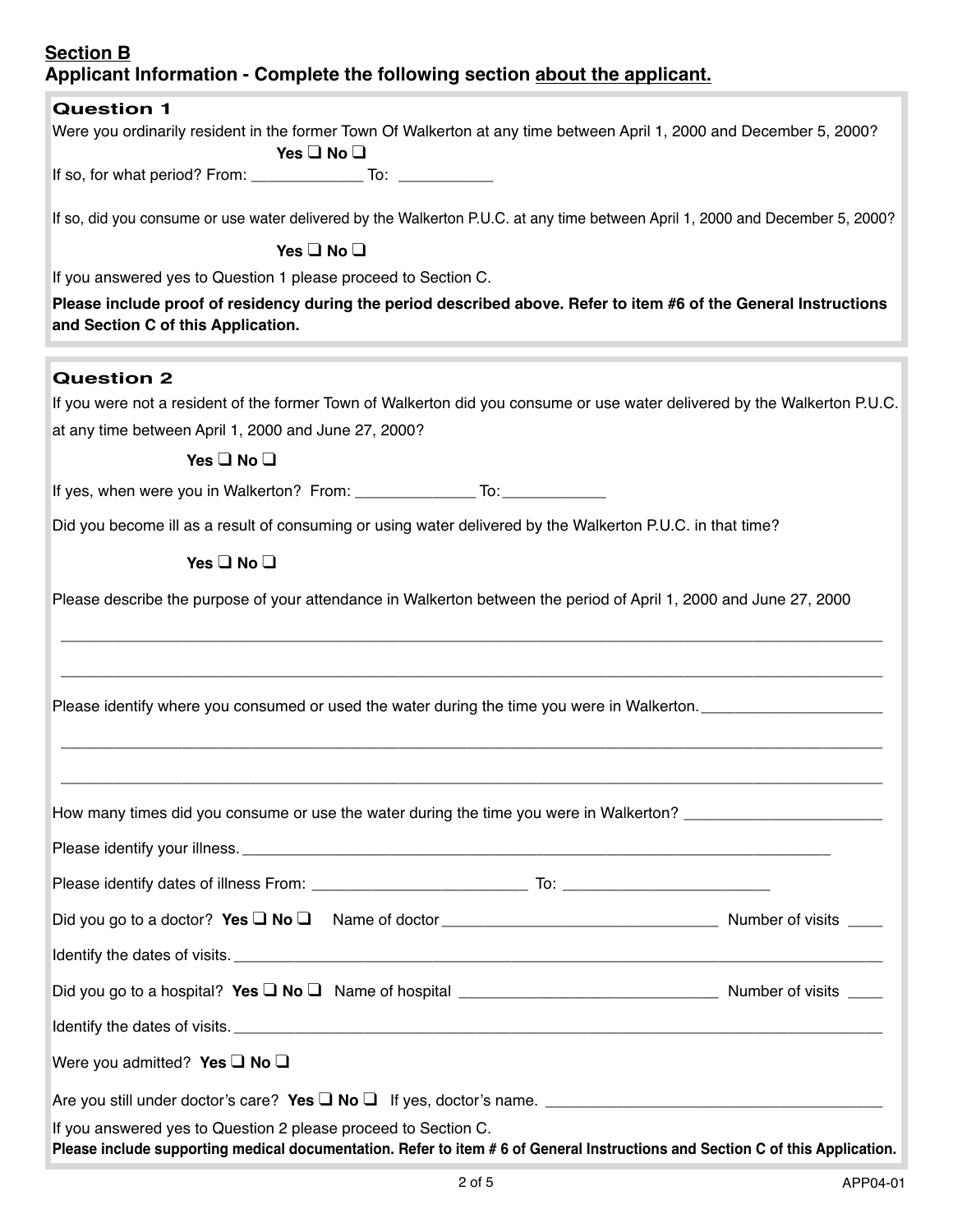| <b>Question 3</b>                                                                                                       |  |  |
|-------------------------------------------------------------------------------------------------------------------------|--|--|
| Did you become infected with gastroenteritis or a similar illness by exposure to a person who became ill as a result of |  |  |
| consuming or using water delivered by the Walkerton P.U.C.?                                                             |  |  |
| Yes $\square$ No $\square$                                                                                              |  |  |
|                                                                                                                         |  |  |
|                                                                                                                         |  |  |
|                                                                                                                         |  |  |
|                                                                                                                         |  |  |
|                                                                                                                         |  |  |
| Was this person a resident or non-resident of Walkerton at the time of your exposure? ___________________________       |  |  |
|                                                                                                                         |  |  |
|                                                                                                                         |  |  |
|                                                                                                                         |  |  |
|                                                                                                                         |  |  |
|                                                                                                                         |  |  |
|                                                                                                                         |  |  |
|                                                                                                                         |  |  |
|                                                                                                                         |  |  |
|                                                                                                                         |  |  |
|                                                                                                                         |  |  |
|                                                                                                                         |  |  |
|                                                                                                                         |  |  |
|                                                                                                                         |  |  |
|                                                                                                                         |  |  |
|                                                                                                                         |  |  |
|                                                                                                                         |  |  |
|                                                                                                                         |  |  |
|                                                                                                                         |  |  |
|                                                                                                                         |  |  |
|                                                                                                                         |  |  |
|                                                                                                                         |  |  |
|                                                                                                                         |  |  |
|                                                                                                                         |  |  |
|                                                                                                                         |  |  |
|                                                                                                                         |  |  |
|                                                                                                                         |  |  |
|                                                                                                                         |  |  |
|                                                                                                                         |  |  |
|                                                                                                                         |  |  |
|                                                                                                                         |  |  |
|                                                                                                                         |  |  |
|                                                                                                                         |  |  |
|                                                                                                                         |  |  |
|                                                                                                                         |  |  |
|                                                                                                                         |  |  |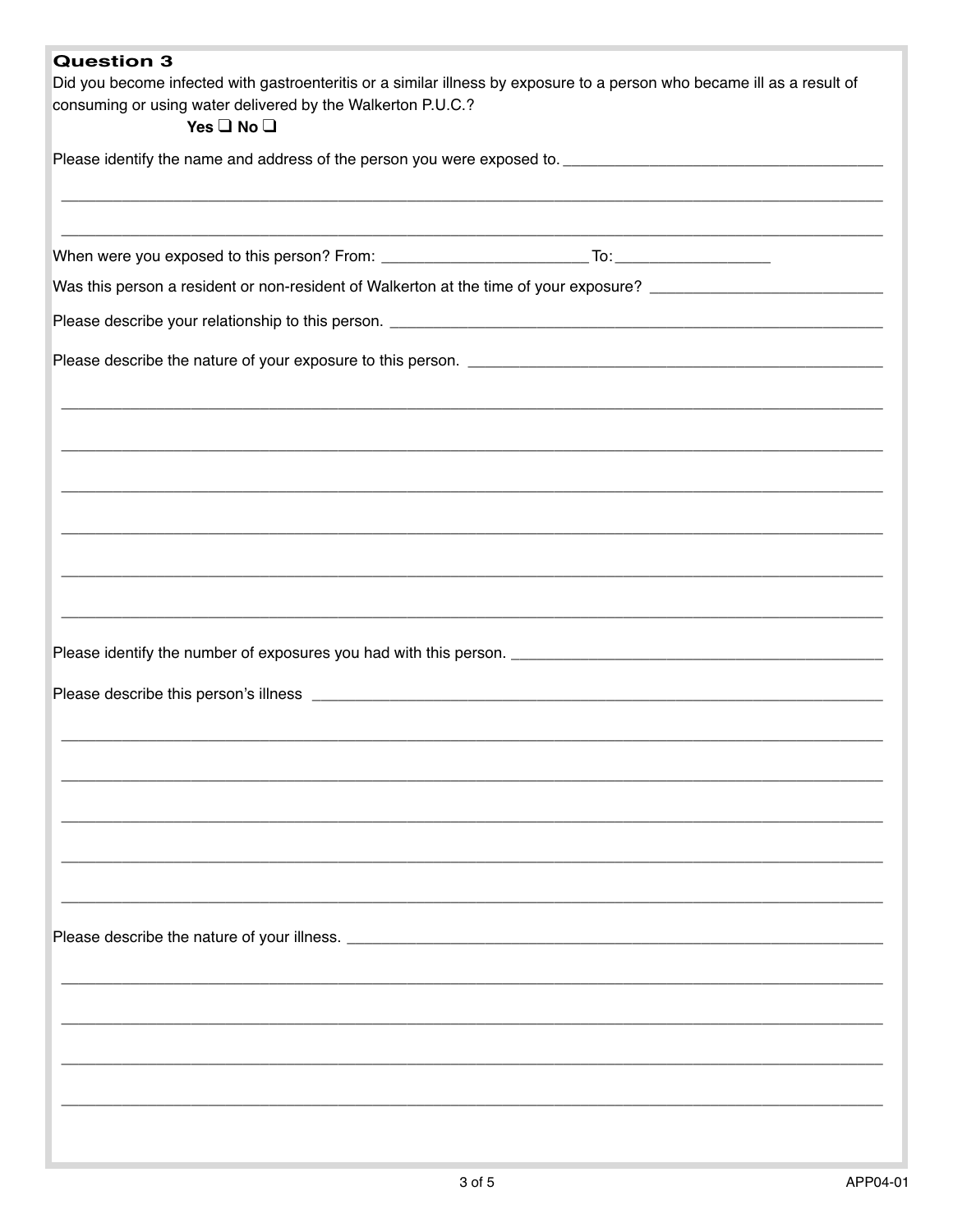|                                                                                                                                  | Number of visits      |  |
|----------------------------------------------------------------------------------------------------------------------------------|-----------------------|--|
|                                                                                                                                  |                       |  |
|                                                                                                                                  | Number of visits ____ |  |
|                                                                                                                                  |                       |  |
| Were you admitted? $\Box$ Yes $\Box$ No                                                                                          |                       |  |
| Are you still under doctor's care? $\Box$ Yes $\Box$ No If yes doctor's name                                                     |                       |  |
| If you answered yes to Question 3 please proceed to Section C.                                                                   |                       |  |
| Please include supporting medical documentation. Refer to item #6 of the General Instructions and Section C of this Application. |                       |  |

#### **Question 4**

If you answered **No** to questions 1, 2 and 3 above, are you presenting a claim as a spouse, same sex partner, child, grandchild, parent, grandparent or sibling of someone who became ill or died as a result of contaminated water delivered by the Walkerton P.U.C. between the period April 1, 2000 and December 5 , 2000?

#### **Yes** ❑ **No** ❑

If yes please identify the family member or members who became ill or died

| <b>Name</b> | <b>Address</b> | Date of Birth | Relationship To You |
|-------------|----------------|---------------|---------------------|
|             |                |               |                     |
|             |                |               |                     |
|             |                |               |                     |
|             |                |               |                     |
|             |                |               |                     |
|             |                |               |                     |
|             |                |               |                     |
|             |                |               |                     |
|             |                |               |                     |

#### **Question 5**

Have you suffered a loss of any other kind relating to or arising directly or indirectly from the contamination of water delivered by the Walkerton P.U.C. at any time between April 1, 2000 and December 5, 2000 ?

#### **Yes** ❑ **No** ❑

| a) Is this a Business Loss?                                                       | $\Box$ Yes $\Box$ No |  |  |
|-----------------------------------------------------------------------------------|----------------------|--|--|
| b) Is this a Property Loss?                                                       | $\Box$ Yes $\Box$ No |  |  |
| c) Is this another kind of loss?                                                  | $\Box$ Yes $\Box$ No |  |  |
| If you answered yes to any of the above please describe the nature of the losses. |                      |  |  |
|                                                                                   |                      |  |  |
|                                                                                   |                      |  |  |
|                                                                                   |                      |  |  |